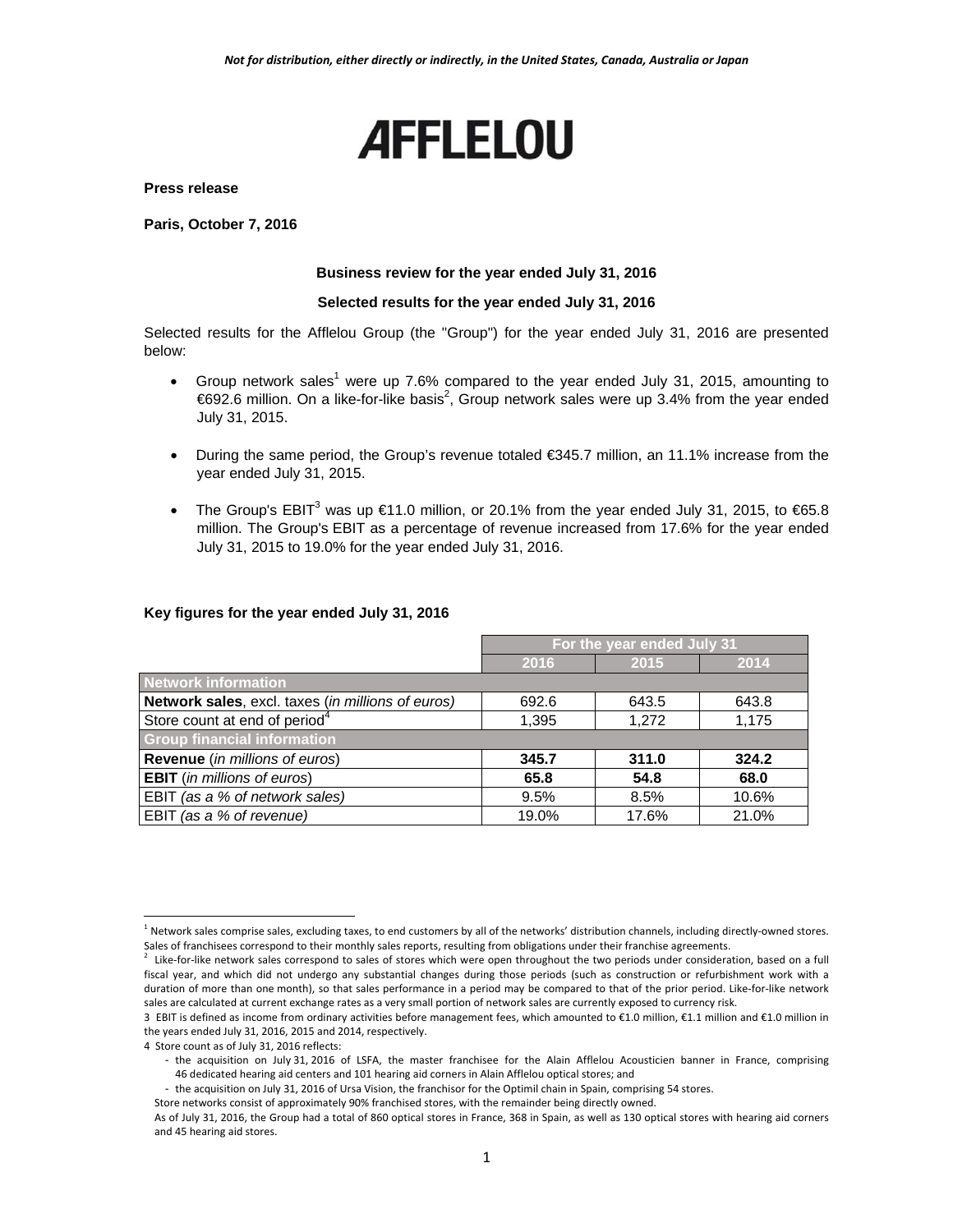# **Highlights of the year ended July 31, 2016 and recent events**

In July 2015, in France, the Group acquired the franchisor Optical Discount, which had 88 stores at July 31, 2015, to strengthen its presence in the discount segment. During the year ended July 31, 2016, the Group gradually transformed the Claro by Afflelou banner stores into Optical Discount banner points of sales. As of July 31, 2016, only 15 stores in the network continued to operate under the Claro by Afflelou banner in France (compared to 63 as of July 31, 2015), while the Optical Discount network comprised 135 stores. The acquisition impacted the Group's results from August 1, 2015.

- In July 2016, the Group acquired Ursa Vision, the company operating the franchisor Optimil, which is present in the discount segment of the optical products market and had 54 stores in Spain as of July 31, 2016. The acquisition will impact the Group's results as from August 1, 2016. Estimated Optimil sales for the year ended July 31, 2016 amounted to  $\epsilon$ 7.6 million.
- In July 2016, the Group acquired LSFA, the company principally operating as a franchisor of the Alain Afflelou Acousticien banner as part of its hearing aid retail distribution activities in France, which had 147 points of sales as of July 31, 2016, including 46 dedicated centers and 101 corners within Alain Afflelou optical stores and which represented €21.9 million of network sales over the twelve-month period ended July 31, 2016. Prior to the acquisition, the Group had set up a master franchise agreement with LSFA under which the Group received a royalty fee on sales generated by this particular network. The acquisition will impact the Group's results as from August 1, 2016.
- During the year ended July 31, 2016, the Group also entered into franchise agreements to launch stores in Burkina Faso, China and Chile, which had not yet opened as of July 31, 2016. The Group believes that emerging markets present unique opportunities to position the Alain Afflelou trademark as a fast growing, high-end brand.
- Lastly, in September 30, 2016, the Group acquired two businesses operating in the online sale of optical products, Happyview.fr and Malentille.com. Both websites are pure players in online optical sales with total revenue of €3.9 million for the 2015 calendar year. The acquisition of Happyview.fr and Malentille.com is closely aligned with the Group's ongoing digital strategy.

# **Like-for-like network sales**

During the year ended July 31, 2016, the Group's like-for-like network sales rose 3.4% compared to the previous fiscal year.

- In France, the 3.8% rise confirms the recovery prompted by the Group's expansion in care networks and a more aggressive advertising strategy.
- In Spain, network sales were up 1.0% on a like-for-like basis, compared with 3.9% in the previous year, against a backdrop of political uncertainty during the second half of the 2016 fiscal year.
- Lastly, like-for-like sales for the "Other countries" segment rose 4.5% thanks to solid business performances in Belgium (where the Group holds a market share of around 4%) and Switzerland (market share of around 1%).

# **Store network developments**

During the year ended July 31, 2016, excluding the Integration of the 54 stores belonging to the Optimil entry-level banner in Spain and the 46 hearing aid distribution points of sale in France, 23 new stores were added to the network, mainly under the Alain Afflelou banner in Spain, and in other countries. The rapid transformation of Claro by Afflelou stores into Optical Discount stores also had a significant impact on the period. Lastly, the Group launched several store opening projects in new regions such as China and Chile.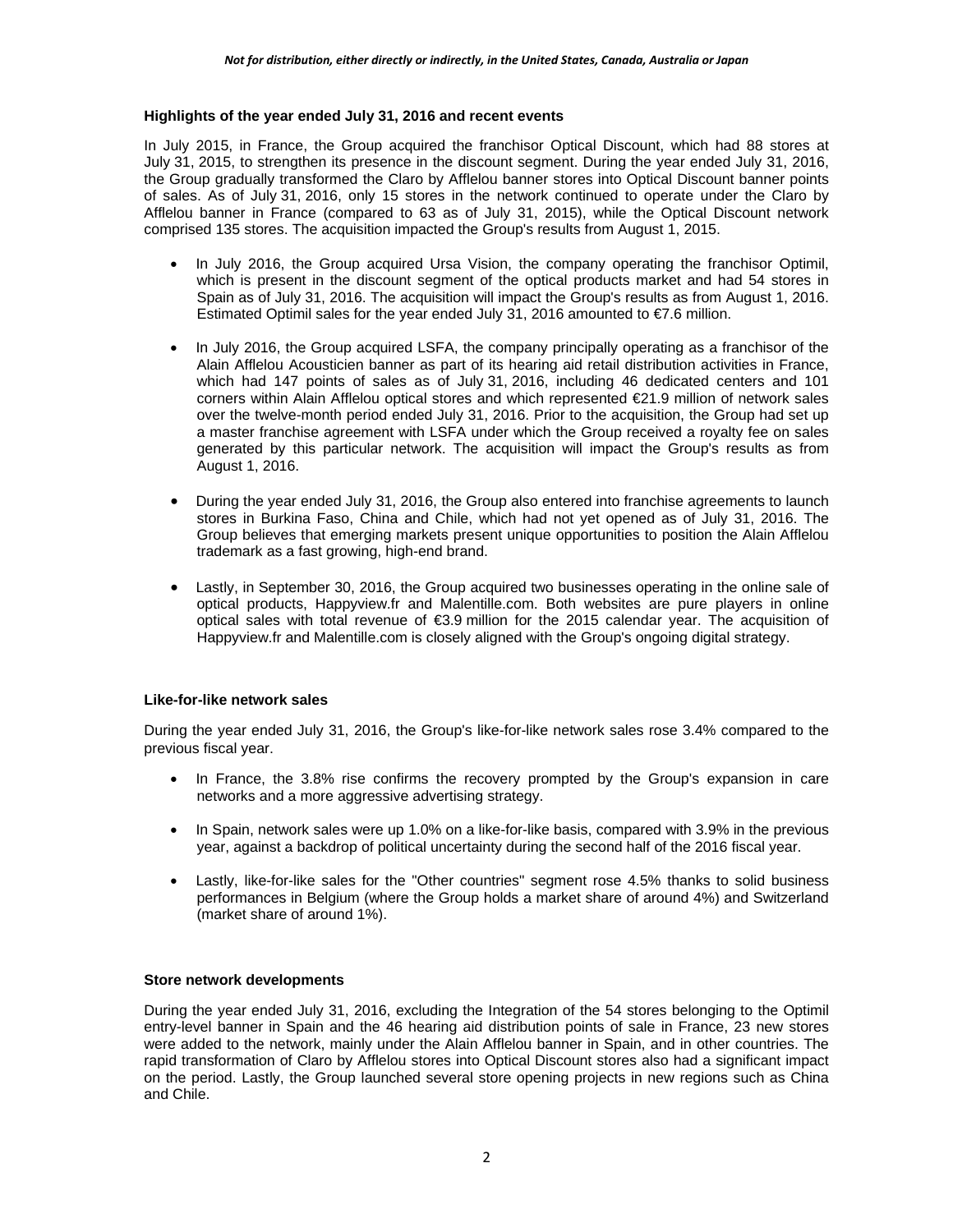# **Business review**

Consolidated revenue for the year ended July 31, 2016 rose by €34.7 million or an increase of 11.1% compared to the previous fiscal year. This strong growth stems in part from an increase in network sales:

- in particular in France, due to both the Group's expansion in care networks and stepped-up communication efforts, which drove like-for-like growth of 3.8%, clearly outperforming the market;
- in Spain, due to a net 13 store openings, excluding the 54 Optimil stores integrated on July 31, 2016;
- in the "Other countries" segment, due to a net 12 store openings.

In addition, the increase also reflects:

- the integration of Optical Discount in the consolidated income statement as of August 1, 2015; for information purposes only, Optical Discount revenue for the 12 months ended July 31, 2015 was estimated, on a *pro forma* basis, at €15.2 million;
- an increase in sales of exclusive eyeglass frames and sunglasses generated by (i) changes in the logistical arrangements for trading activities resulting in the transfer of a significant portion of the Group's inventories to a manufacturing supplier's logistics platform and (ii) the launch of a barter system under which inventories of eyeglass frames are exchanged for advertising space.

The Group's EBIT amounted to €65.8 million for the year ended July 31, 2016, versus €54.8 million for the year ended July 31, 2015, representing an increase of €11.0 million or 20.1%. The Group's EBIT as a percentage of revenue increased from 17.6% for the year ended July 31, 2015 to 19.0% for the year ended July 31, 2016. This progression is the result of: (i) effective management of the operating and structural costs incurred by directly-owned stores against a backdrop of like-for-like sales growth; (ii) nonrecurring sales of exclusive eyeglass frames, which had no impact on cash flows but a favorable impact on EBIT; and (iii) the exceptional impact of time lags in the commitment of communication expenses for the year ended July 31, 2014, with an impact on 2015 EBIT of approximately €5 million. At €65.8 million, EBIT represented 9.5% of total network sales.

# **Strategic development**

#### *Network expansion*

The Group intends to pursue the expansion of its networks, firstly by leveraging the potential of the Alain Afflelou brand, its premium optical product banner in its domestic markets, having identified approximately potential 160 additional points of sales locations in France and approximately potential 90 additional points of sales locations in Spain.

The Group also intends to capitalize on growth in the discount segment of the optical products market in France, which according to its estimates will expand from around €1.6 billion in 2015 to approximately €2.3 billion in 2021, representing average annual growth of 6.0%. The Group estimates its potential, for the entry-level Optical Discount banner, at around 400 points of sales in France.

At the same time, the Group will continue to implement its strategy of expanding in other countries. It will begin in the three areas – Belgium (and Luxembourg), Switzerland, and Portugal – where it already has a significant presence, with a cumulative total of nearly 90 points of sales as of July 31, 2016 for a cumulative population and market of 30 million people and €2.1 billion, respectively. The Group also intends to expand in other regions that offer significant potential where it has already established a presence or is in the process of doing so.

Lastly, following the LSFA acquisition, the Group would like to pursue its rapid development in the hearing aid distribution market, which offers significant potential and a strong growth dynamic.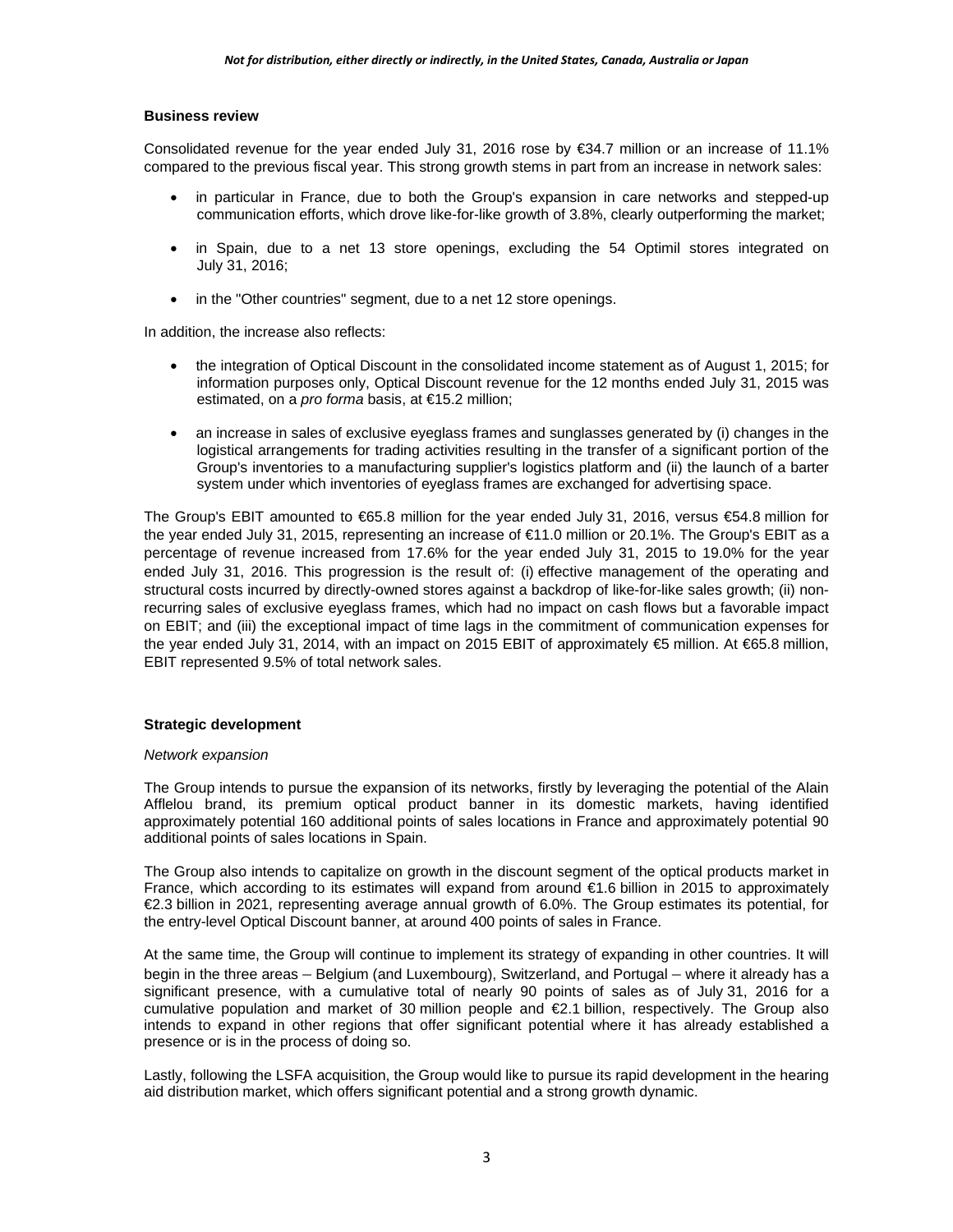#### *Network sales growth*

Growth in network sales will also be supported by the continued promotion of the banners' brand image and their commercial offers, innovative communication campaigns, new services offered to the franchisees in the networks and, for France, the continued ramp-up in sales driven by the Group's entry into care networks during the 2015 and 2016 calendar years.

In addition, in September 2016, the Group acquired the business assets of Happyview.fr and Malentille.com, two well-established names in the online sale of optical products, with the aim of consolidating its Web presence and leveraging the expertise of these pure players to build a solid e-commerce platform. This will give the Group a comprehensive and strategically aligned e-commerce presence, with its premium Alain Afflelou banner (Afflelou.com) for the sale of Afflelou-brand products, the entry-level Optical Discount banner (opticaldiscount.com) for products from major brands at reduced prices, and lastly the two pure player websites, Happyview.fr and Malentille.com.

In light of the macroeconomic and market outlook and the Group's strategic vision, the Group estimates that network sales for the year ending July 31, 2017 will amount to between  $\epsilon$ 745 million and €760 million. The Group is also targeting annual network sales growth of between 7% and 9% for the years ending July 31, 2018 and July 31, 2019.

Based on this network sales estimate, the Group expects to generate EBIT of around €70 million for the year ending July 31, 2017.

These estimates are based, in particular, on (i) the absence of any significant changes in accounting methods; (ii) the inclusion in the scope of consolidation of the full-year contributions of LSFA (Alain Afflelou Acousticien banner) and Ursa Vision (Optimil banner) and the business generated by Happyview.fr and Malentille.com, acquired in September 30, 2016; and (iii) the absence of any significant changes to the tax and regulatory environment in place on July 31, 2016.

As part of its development strategy and subject to favorable market conditions, the Group intends to carry out an initial public offering during its fiscal year ending July 31, 2017. Consequently, the Group may carry out a capital increase and a bank refinancing already signed by the Group with a drawing subject to the initial public offering, in order to aim at a target Adjusted Net Debt<sup>5</sup> ratio of less than three times EBITDA $^6$  as of July 31, 2017, versus a ratio of 5.7 times as of July 31, 2016.

## **About the Afflelou Group**

Founded in Bordeaux in 1972 by Alain Afflelou, the Group is one of Europe's leading franchisors of optical products and hearing aids. In 2015, the Group operated the largest franchise network of optical products (in terms of store numbers) and the Alain Afflelou banner ranked fourth in France with a 9% market share (in terms of store numbers), in a historically fragmented market that includes many independent retailers. The Group has a long-standing presence in France, but also a strong foothold in Spain, where it operates the third largest banner of optical products in terms of store numbers and the fourth largest in terms of revenue. The Group, which is continuing its global expansion, is present worldwide, with 1,395 stores in 13 countries as of July 31, 2016, including France and Spain – its main markets – as well as Belgium, Luxembourg, Portugal, Switzerland, Algeria, Andorra, Côte d'Ivoire, Lebanon, Morocco, Senegal and Tunisia.

 5 The Group's Adjusted Net Debt corresponds to external borrowings, adjusted for issuance costs and net of cash and cash equivalents

<sup>(</sup>including security deposits).<br><sup>6</sup> EBITDA is defined as income from ordinary activities as presented in the Group's consolidated financial statements, before (i) depreciation and amortization of property, plant and equipment, and intangible assets; (ii) changes in provisions for trade receivables and inventories; and (iii) management fees. EBITDA does not constitute an indicator of financial performance under IFRS and the definition applied by the Group may not be comparable to that used by other companies.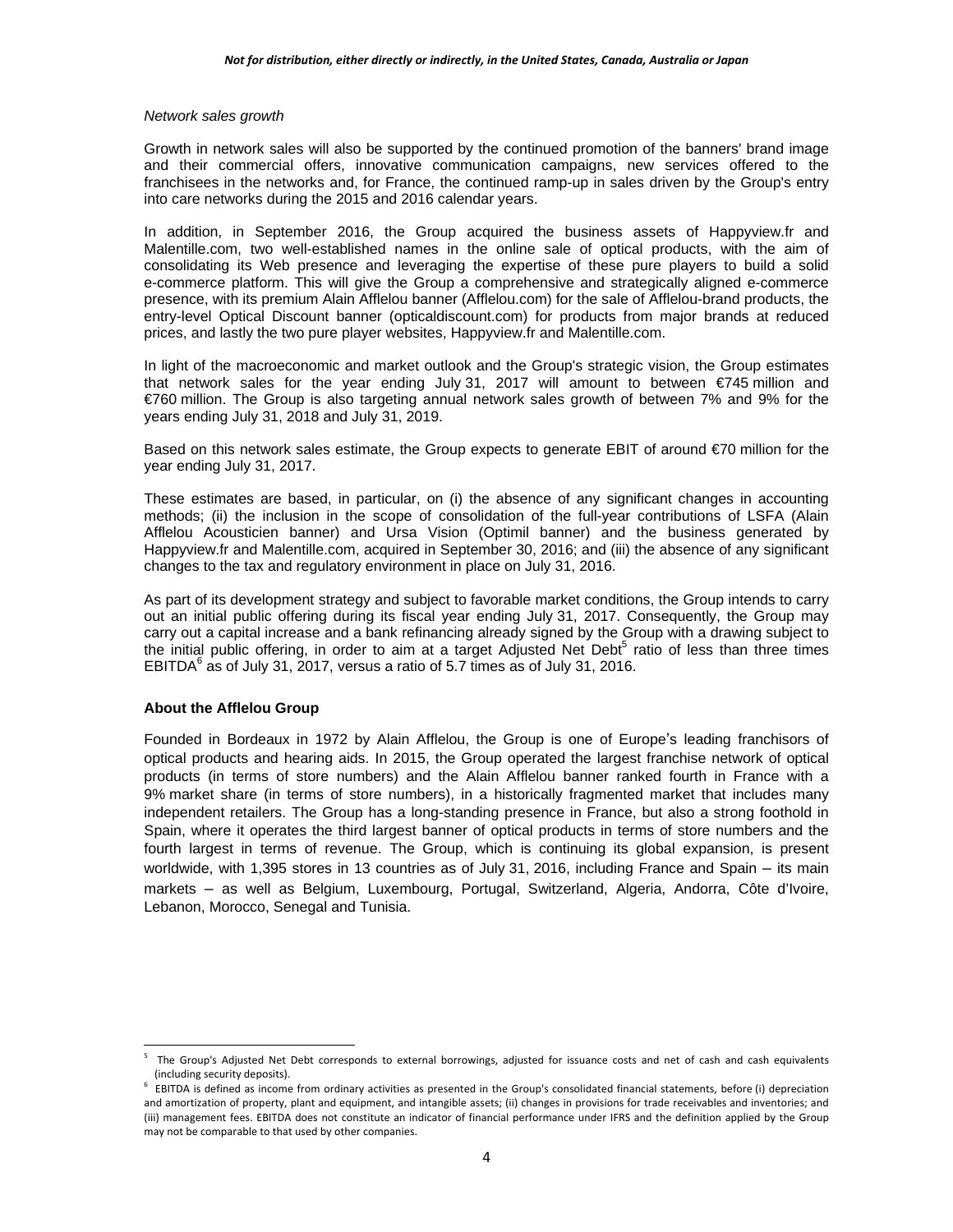## **Financial results**

|                                                                      | For the year ended July 31 |        |           |  |  |  |
|----------------------------------------------------------------------|----------------------------|--------|-----------|--|--|--|
|                                                                      | 2016                       | 2015   | 2014      |  |  |  |
| <b>Network information</b>                                           |                            |        |           |  |  |  |
| Network sales, excl. taxes (in millions of euros)                    | 692.6                      | 643.5  | 643.8     |  |  |  |
| of which France                                                      | 533.6                      | 493.8  | 503.1     |  |  |  |
| of which Spain                                                       | 112.6                      | 108.3  | 100.6     |  |  |  |
| of which Other countries                                             | 46.3<br>41.5               |        | 40.0      |  |  |  |
| Store count at end of period <sup>(7)</sup>                          | 1,395                      | 1,272  | 1,175     |  |  |  |
| of which France                                                      | 906                        | 863    | 789       |  |  |  |
| of which Spain                                                       | 369                        | 301    | 287       |  |  |  |
| of which Other countries <sup>(8)</sup>                              | 120                        | 108    | 99        |  |  |  |
| Growth in like-for-like network sales (as a %)                       | 3.4%                       | (0.9)% | $(2.6)\%$ |  |  |  |
| of which France                                                      | 3.8%                       | (1.9)% | $(4.0)\%$ |  |  |  |
| of which Spain                                                       | 1.0%                       | 3.9%   | 3.6%      |  |  |  |
| of which Other countries                                             | 4.5%                       | (0.5)% | 4.0%      |  |  |  |
| <b>Group financial information</b>                                   |                            |        |           |  |  |  |
| Revenue (in millions of euros)                                       | 345.7                      | 311.0  | 324.2     |  |  |  |
| of which France                                                      | 256.0                      | 227.2  | 247.4     |  |  |  |
| of which Spain                                                       | 80.0                       | 75.2   | 68.8      |  |  |  |
| of which Other countries                                             | 9.7                        | 8.6    | 7.9       |  |  |  |
| <b>EBIT</b> (in millions of euros)                                   | 65.8                       | 54.8   | 68.0      |  |  |  |
| of which France                                                      | 55.3                       | 47.5   | 60.6      |  |  |  |
| of which Spain                                                       | 8.6                        | 6.0    | 5.9       |  |  |  |
| of which Other countries                                             | 1.9                        | 1.3    | 1.5       |  |  |  |
| <b>EBITDA<sup>(9)</sup></b> (in millions of euros)                   | 74.4                       | 65.1   | 76.4      |  |  |  |
| Net capital expenditure (in millions of euros)                       | (6.3)                      | (10.0) | (11.7)    |  |  |  |
| <b>EBITDA - Net capex</b> (in millions of euros)                     | 68.1                       | 55.1   | 64.7      |  |  |  |
| Available cash (in millions of euros)                                | 55.4                       | 52.4   | 47.1      |  |  |  |
| Available cash/EBITDA =<br>Conversion of available cash (as a %)     | 74.5%                      | 80.5%  | 61.6%     |  |  |  |
| EBITDA - Net capex/EBITDA =<br>Conversion of available cash (as a %) | 91.5%                      | 84.7%  | 84.6%     |  |  |  |
| Tax loss carryforwards                                               | 214                        |        |           |  |  |  |

 $\frac{1}{7}$  The number of stores as of July 31, 2016 takes into account:

9 EBITDA is calculated as follows:

|                        | For the year ended July 31 |      |      |
|------------------------|----------------------------|------|------|
| (in millions of euros) | 2016                       | 2015 | 2014 |
|                        | 64.8                       | 53.7 | 66.9 |
|                        | 1.7                        | 1.0  | 0.8  |
|                        | 6.0                        | 6.1  | 5.8  |
|                        | 0.8                        | 3.2  | 1.9  |
|                        | 1.0                        | 1.1  | 1.0  |
| <b>FRITDA</b>          | 74 A                       | 65.1 | 76.4 |

<sup>-</sup> the acquisition at the end of the year of LSFA, the master franchisee for the Alain Afflelou Acousticien banner in France, comprising 46 dedicated centers and 101 corners in optical stores;

the acquisition of Ursa Vision, the franchisor for the Optimil banner in Spain, comprising 54 stores.

<sup>&</sup>lt;sup>8</sup> Apart from France and Spain (including Andorra), the Group has stores in Belgium (since 1998, with 39 stores as of July 31, 2016), Portugal (since 2008, with 29 stores as of July 31, 2016), Luxembourg (since 2002, with six stores as of July 31, 2016), Switzerland (since 2005, with 16 stores as of July 31, 2016), Morocco (since 2002, with 19 stores as of July 31, 2016), Lebanon (since 1999, with two stores as of July 31, 2016), Algeria (since 2013, with one store as of July 31, 2016), Tunisia (since 2002, with three stores as of July 31, 2016), Ivory Coast (since 2007, with four stores as of July 31, 2016) and Senegal (since 2016, with one store as of July 31, 2016).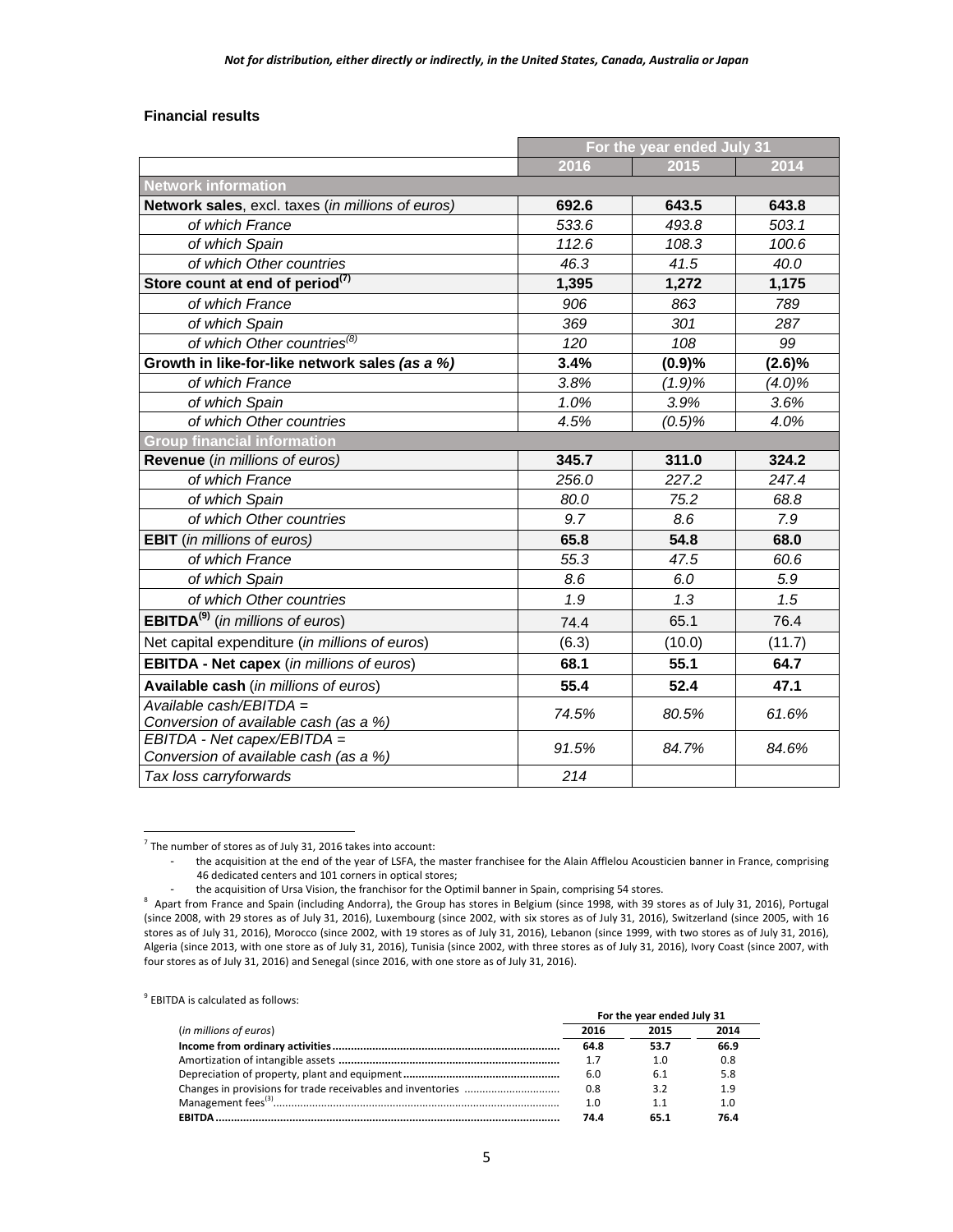# **Pro forma financial information**

The pro forma financial information presented below is taken from the Group's consolidated financial statements for the years ended July 31, 2016, 2015 and 2014, prepared in accordance with International Financial Reporting Standards as adopted by the European Union. It illustrates the impact that the acquisition of LSFA (Alain Afflelou Acousticien banner) and Ursa Vision (Optimil banner in Spain) would have had on certain indicators in the Group's income statement if they had taken effect on August 1, 2015.

| $\int$ (in thousands of<br>euros) | <b>Afflelou</b><br>consolidated<br>financial<br>statements for the<br>vear ended<br>July 31, 2016 | <b>LSFA</b><br><i>information</i><br>from August 1,<br>2015 to<br><b>July 31,</b><br>$2016^{(10)}$ | <b>Optimil</b><br>information<br>from<br>August 1,<br>$2015$ to<br><b>July 31,</b><br>$2016^{(11)}$ | <b>Elimination of</b><br><i>invoices</i><br>between the<br><b>Group and</b><br>$LSFA^{(12)}$ | <b>Pro forma financial</b><br>information for the<br>vear ended July 31,<br>2016<br>(Unaudited) |
|-----------------------------------|---------------------------------------------------------------------------------------------------|----------------------------------------------------------------------------------------------------|-----------------------------------------------------------------------------------------------------|----------------------------------------------------------------------------------------------|-------------------------------------------------------------------------------------------------|
| Network sales<br>(excl. taxes)    | 692.6                                                                                             | 21.9                                                                                               | 7.6                                                                                                 |                                                                                              | 722.1                                                                                           |
| Revenue                           | 345.7                                                                                             | 4.3                                                                                                | 1.4                                                                                                 | (1.4)                                                                                        | 350.0                                                                                           |
| EBIT                              | 65.8                                                                                              | (1.8)                                                                                              | 0.4                                                                                                 |                                                                                              | 64.5                                                                                            |

 $\overline{a}$ 

 $10$  The LSFA data is taken from the management accounts.

 $11$  The Optimil data is taken from the management accounts.

<sup>&</sup>lt;sup>12</sup> Primarily revenue from the master franchise agreement and income from services provided for €0.2 million and €0.8 million respectively, recorded in the Afflelou Group's accounts.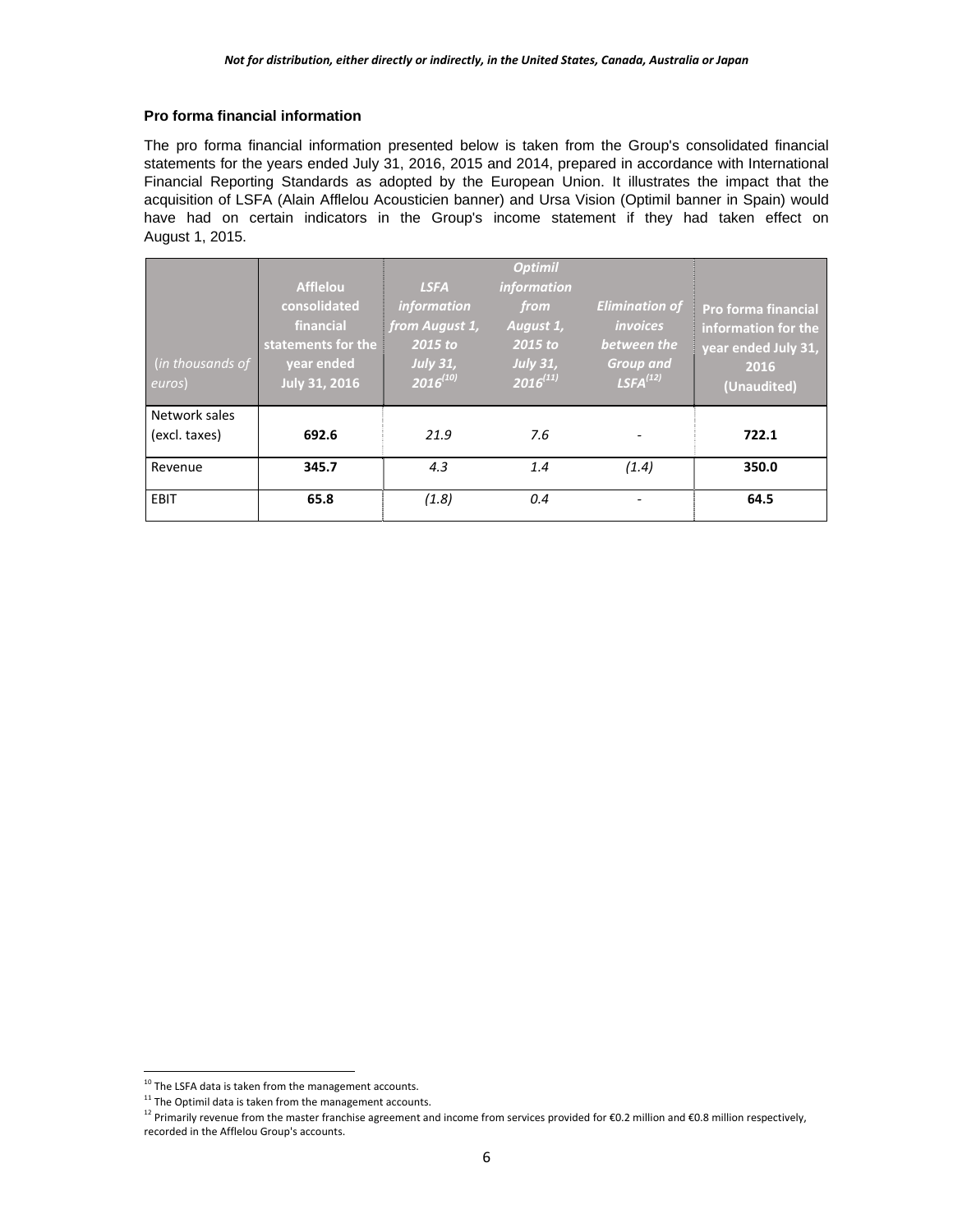# **Contacts**

For information about this press release or the Afflelou Group, please contact:

André Verneyre – Director of Financial Operations 11, rue d'Argenson, 75008 Paris, France Tel. +(33)1 49 37 73 77

#### \*\*\*\*\*\*\*\*\*\*\*\*\*\*\*\*\*\*\*\*\*\*\*\*\*\*\*\*\*\*\*\*\*\*\*\*\*

# **Alternative performance indicators**

This press release contains certain Group performance indicators whose publication is not required or which do not correspond to the definitions under International Financial Reporting Standards (IFRS), in particular: (i) EBIT, (ii) network sales, (iii) EBITDA and (iv) like-for-like network sales growth. These indicators are used for analytical purposes but due to their inherent limitations should not be considered to be adequate substitutes for indicators as defined under IFRS and may not be comparable to other indicators with the same names used by other companies.

# **Forward-looking statements**

This press release may contain certain forward-looking statements, beliefs or opinions, including statements regarding the Group's business activity, financial position, strategy, development, the growth of its network sales, and its operating results, projects, trends, objectives and expectations. Forwardlooking statements can often be identified by the use of words such as "believe", "expect", "risk", "consider", "estimate", "intend", "plan", "predict", "continue", "presume", "want", "anticipate" and their negative forms, as well as verbs used in the future or conditional tense and other similar expressions. The forward-looking statements in this press release reflect the beliefs and expectations of the Group and, as they are dependent upon future events and circumstances, are subject to risks and uncertainties. Despite the Group's best efforts to identify the main factors that could cause actual results and developments to differ materially from those expressed or implied in these statements or predictions, several other such factors may also have an impact and the Group cannot guarantee that the forward-looking statements will correspond to the actual results. The Group's results from prior periods cannot be used as an indication of its future results. Consequently, the Group gives no guarantee that these statements or predictions will prove to be correct or that the network sales or results objectives will be achieved. The forward-looking statements in this press release are only valid at the date of their publication and the Group expressly disclaims any obligation or commitment to communicate any updates or amendments to reflect changes to the expectations or events, conditions or circumstances on which such forward-looking statements are based.

# **Segment and market information**

Certain segment and market information included in this press release is taken from third-party sources. Professional publications, studies and surveys by third parties generally include an indication that the data has been drawn from sources deemed to be reliable, though no guarantee is made as to their accuracy or completeness. While the Group believes that every one of these publications, studies and surveys was prepared using reliable sources, it has not independently verified the data contained therein. In addition, some of the segment and market information included in this press release was drawn from research carried out and estimates made by the Group based on the knowledge and experience of its management team with regard to the markets in which the Group operates. Although the Group believes them to be reasonable and reliable, said research and assessments, as well as the methodology and assumptions on which they are based, have not been independently verified in order to guarantee their accuracy and completeness, and they may be modified without prior notice.

\*\*\*\*\*\*\*\*\*\*\*\*\*\*\*\*\*\*\*\*\*\*\*\*\*\*\*\*\*\*\*\*\*\*\*\*\*